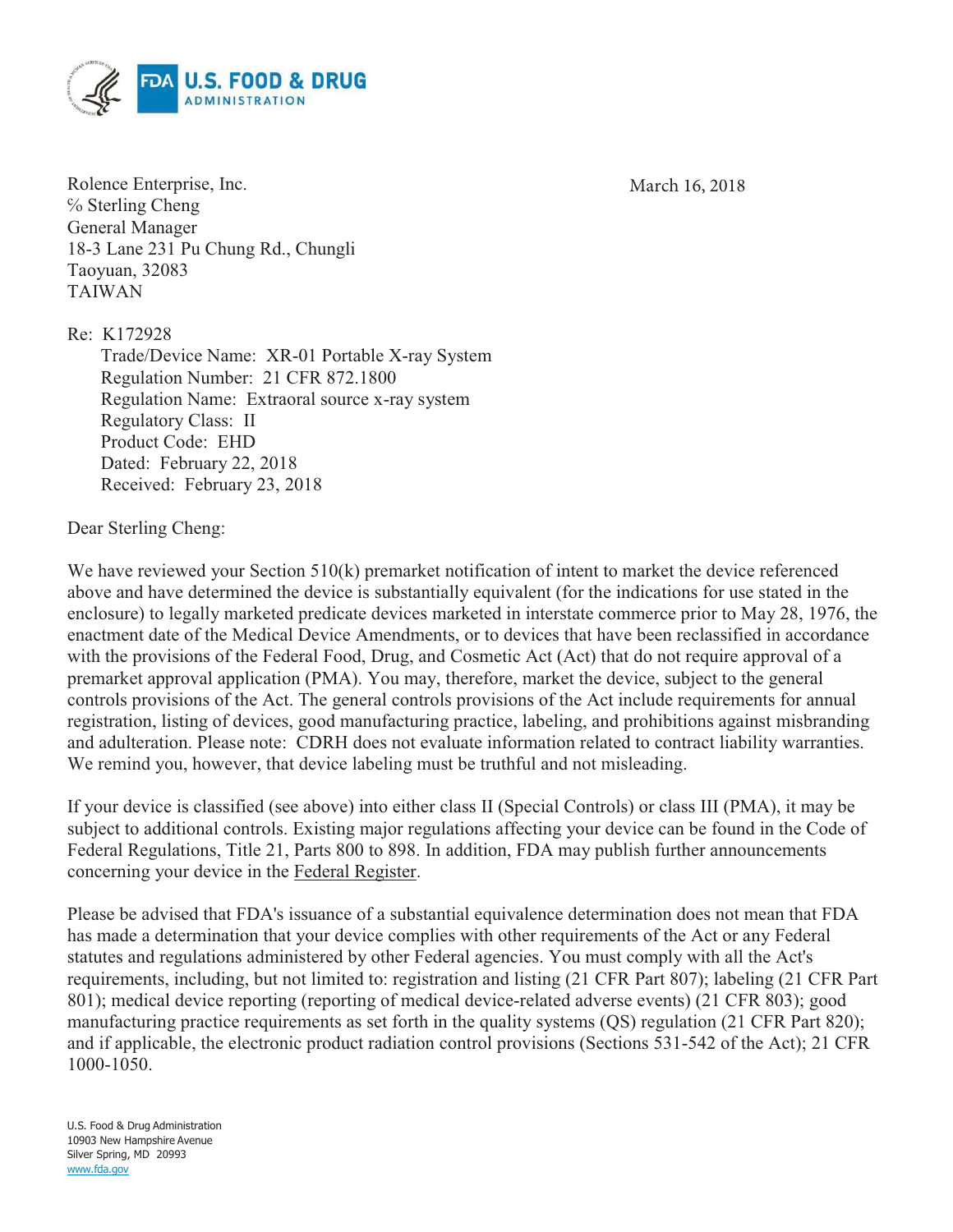Also, please note the regulation entitled, "Misbranding by reference to premarket notification" (21 CFR Part 807.97). For questions regarding the reporting of adverse events under the MDR regulation (21 CFR Part 803), please go to http://www.fda.gov/MedicalDevices/Safety/ReportaProblem/default.htm for the CDRH's Office of Surveillance and Biometrics/Division of Postmarket Surveillance.

For comprehensive regulatory information about medical devices and radiation-emitting products, including information about labeling regulations, please see Device Advice (https://www.fda.gov/MedicalDevices/DeviceRegulationandGuidance/) and CDRH Learn

(http://www.fda.gov/Training/CDRHLearn). Additionally, you may contact the Division of Industry and Consumer Education (DICE) to ask a question about a specific regulatory topic. See the DICE website (http://www.fda.gov/DICE) for more information or contact DICE by email (DICE@fda.hhs.gov) or phone (1-800-638-2041 or 301-796-7100).

Sincerely,

Michael D. O'Hara For

Robert Ochs, Ph.D. **Director** Division of Radiological Health Office of In Vitro Diagnostics and Radiological Health Center for Devices and Radiological Health

Enclosure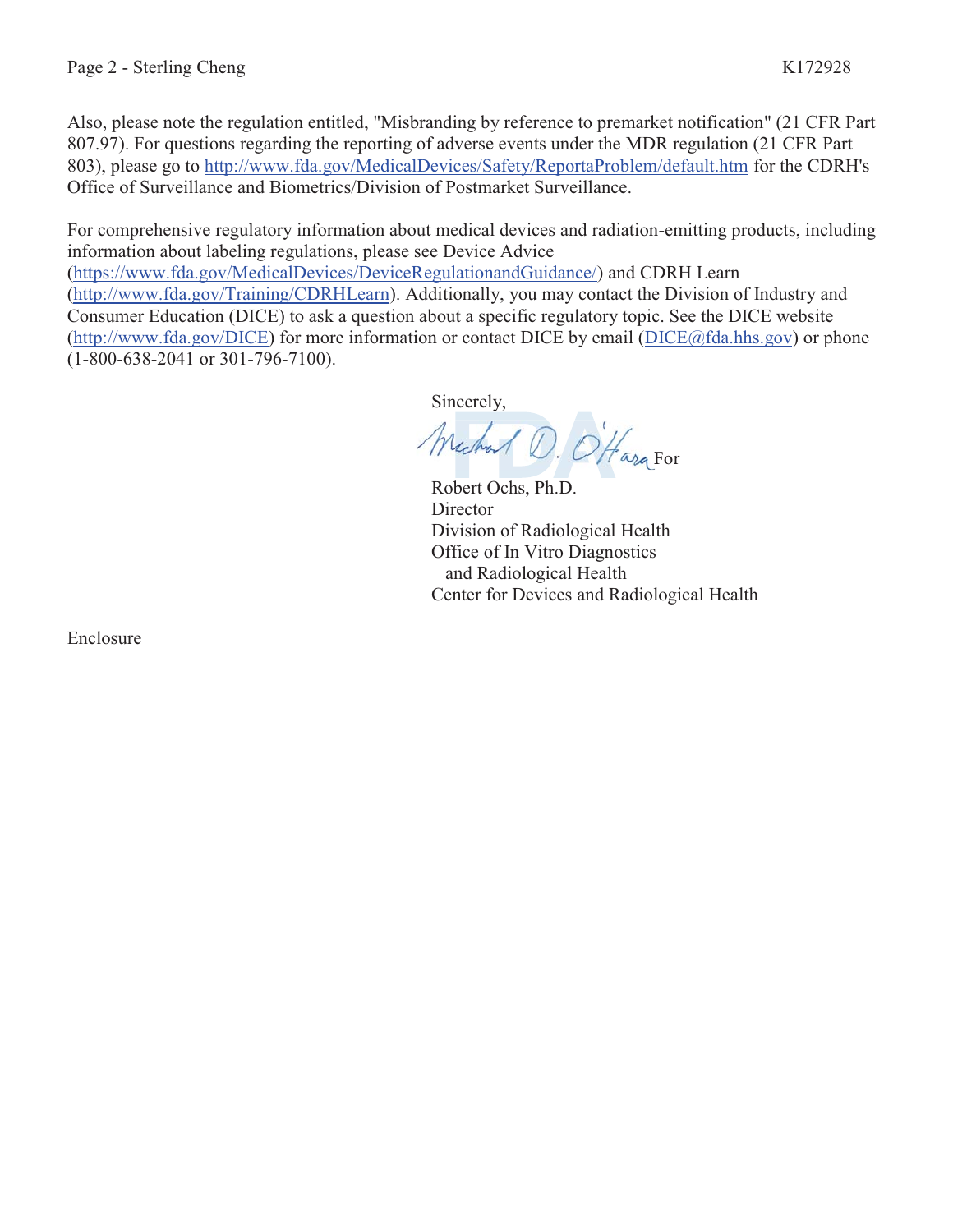# **Indications for Use**

510(k) Number *(if known)* K172928

Device Name XR-01 Portable X-Ray System

Indications for Use *(Describe)*

The XR-01 Portable X-Ray System is intended to be used by trained dentists and dental technicians as an extraoral x-ray source for producing diagnostic x-ray images using intraoral image receptors. Its use is intended for both adult and child subjects

| Type of Use (Select one or both, as applicable)          |                                             |
|----------------------------------------------------------|---------------------------------------------|
| $\boxtimes$ Prescription Use (Part 21 CFR 801 Subpart D) | Over-The-Counter Use (21 CFR 801 Subpart C) |

## **CONTINUE ON A SEPARATE PAGE IF NEEDED.**

This section applies only to requirements of the Paperwork Reduction Act of 1995.

#### **\*DO NOT SEND YOUR COMPLETED FORM TO THE PRA STAFF EMAIL ADDRESS BELOW.\***

The burden time for this collection of information is estimated to average 79 hours per response, including the time to review instructions, search existing data sources, gather and maintain the data needed and complete and review the collection of information. Send comments regarding this burden estimate or any other aspect of this information collection, including suggestions for reducing this burden, to:

> Department of Health and Human Services Food and Drug Administration Office of Chief Information Officer Paperwork Reduction Act (PRA) Staff *PRAStaff@fda.hhs.gov*

"An agency may not conduct or sponsor, and a person is not required to respond to, a collection of *information unless it displays a currently valid OMB number."*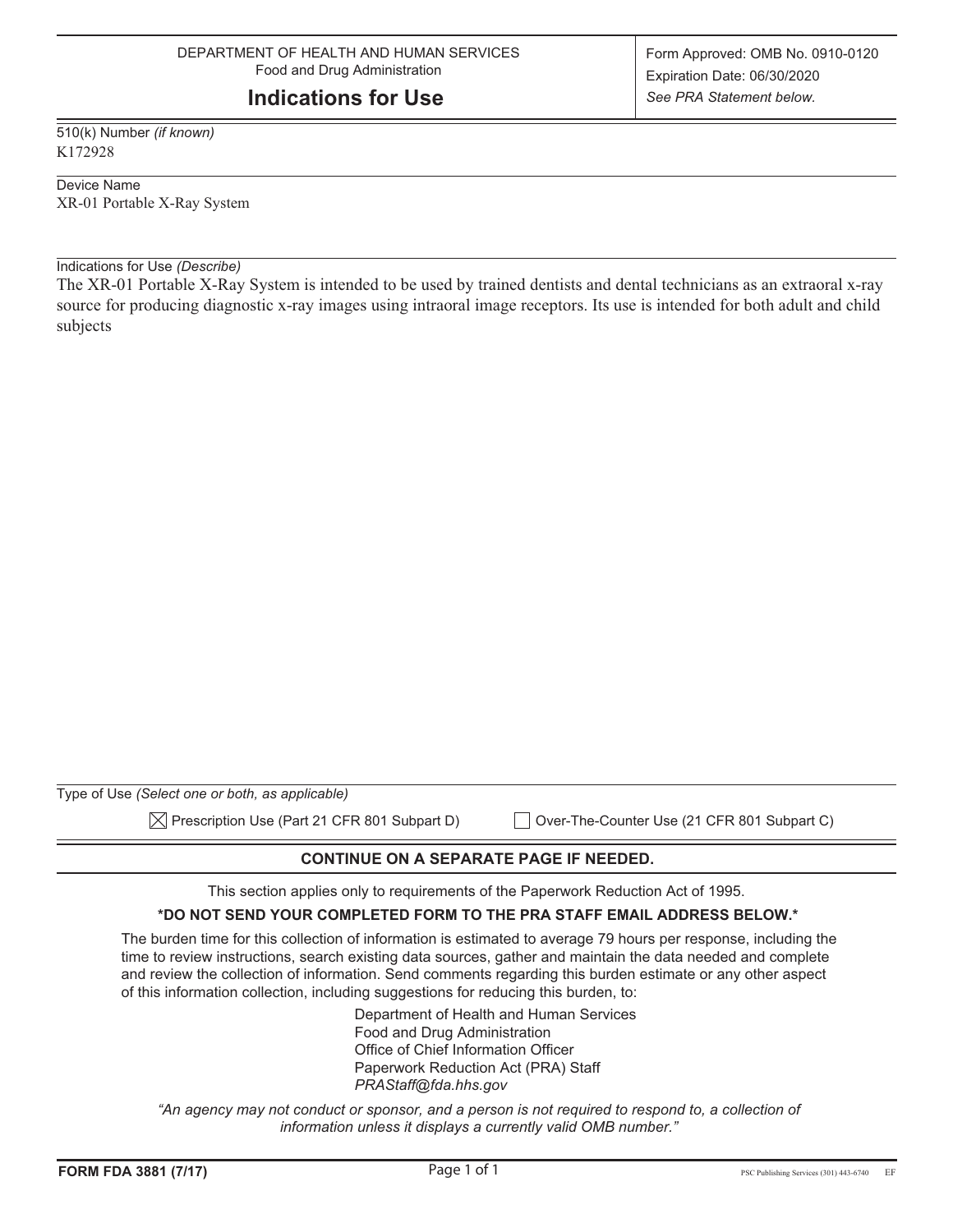

# **510(k) Summary**

| Date 510(k) Summary prepared     | 2018/2/1                                                      |  |  |
|----------------------------------|---------------------------------------------------------------|--|--|
| <b>Submitter Name</b>            | Rolence Enterprise Inc.                                       |  |  |
|                                  | Address: 18-3 Lane 231 Pu Chung Rd., Chungli, Taoyuan,        |  |  |
|                                  | Taiwan                                                        |  |  |
| <b>Contact Person</b>            | Jui-Ya Lai                                                    |  |  |
|                                  | <b>Regulatory Affairs Quality Assurance Associate Manager</b> |  |  |
| <b>Telephone</b>                 | +886-3-4631999                                                |  |  |
| <b>FAX</b>                       | $+886-3-4631997$                                              |  |  |
| <b>Device Information</b>        |                                                               |  |  |
| Type of 510(k) Submission        | Traditional                                                   |  |  |
| <b>Trade or Proprietary Name</b> | XR-01 Portable X-Ray System                                   |  |  |
| <b>Common or Usual Name</b>      | Portable X-ray System                                         |  |  |
| <b>Regulation Name</b>           | Extraoral source x-ray system                                 |  |  |
| <b>Regulation Number</b>         | 872.1800                                                      |  |  |
| <b>Product Code</b>              | <b>EHD</b>                                                    |  |  |
| <b>Class of Device</b>           | Class II                                                      |  |  |
| <b>Panel</b>                     | Radiology                                                     |  |  |
|                                  |                                                               |  |  |

**1. Comparison with predicate devices:**

|                             | <b>Subject</b><br><b>Device</b>                                                                                                                                   | <b>Primary</b><br><b>Predicate</b><br><b>Device</b> | <b>Reference Devices</b>            |                                       |
|-----------------------------|-------------------------------------------------------------------------------------------------------------------------------------------------------------------|-----------------------------------------------------|-------------------------------------|---------------------------------------|
| <b>Device Name</b>          | $XR-01$<br>Portable X-Ray Intraoral X-<br>System                                                                                                                  | Nomad Pro<br>Ray system                             | Port-X <sub>II</sub>                | $DX-3000$<br>Portable X-Ray<br>System |
| <b>Regulation Number</b>    | 872.1800                                                                                                                                                          | 872.1800                                            | 872.1800                            | 872.1800                              |
| <b>Regulation Name</b>      | Extraoral<br>source x-ray<br>system                                                                                                                               | Extraoral<br>source x-ray<br>system                 | Extraoral<br>source x-ray<br>system | Extraoral<br>source x-ray<br>system   |
| <b>Regulatory Class</b>     | $\mathbf{I}$                                                                                                                                                      | $\mathbf{I}$                                        | $\mathbf{H}$                        | $\mathbf{I}$                          |
| <b>Primary Product Code</b> | <b>EHD</b>                                                                                                                                                        | <b>EHD</b>                                          | <b>EHD</b>                          | <b>MUH</b>                            |
| <b>Applicant Name</b>       | Rolence<br>Enterprise Inc.                                                                                                                                        | Aribex Inc.                                         | Genoray Co.,<br>Ltd.                | Dexcowin Co.,<br>Ltd.                 |
| 510(k) Number               | K081664<br>K063121<br>K133007                                                                                                                                     |                                                     |                                     |                                       |
| <b>INTENDED USE</b>         | All four systems are intended as extraoral X-ray sources to be<br>used with intraoral image receptors for diagnostic imaging by<br>dentist or dental technicians. |                                                     |                                     |                                       |
| Mechanical Size (mm)        | $174 \times 178 \times$<br>257                                                                                                                                    | 266.7 x 133.35<br>x 304.8                           | $197 \times 147 \times$<br>145.5    | $139 \times 163.5 \times$<br>66.5     |

Rolence Enterprise Inc.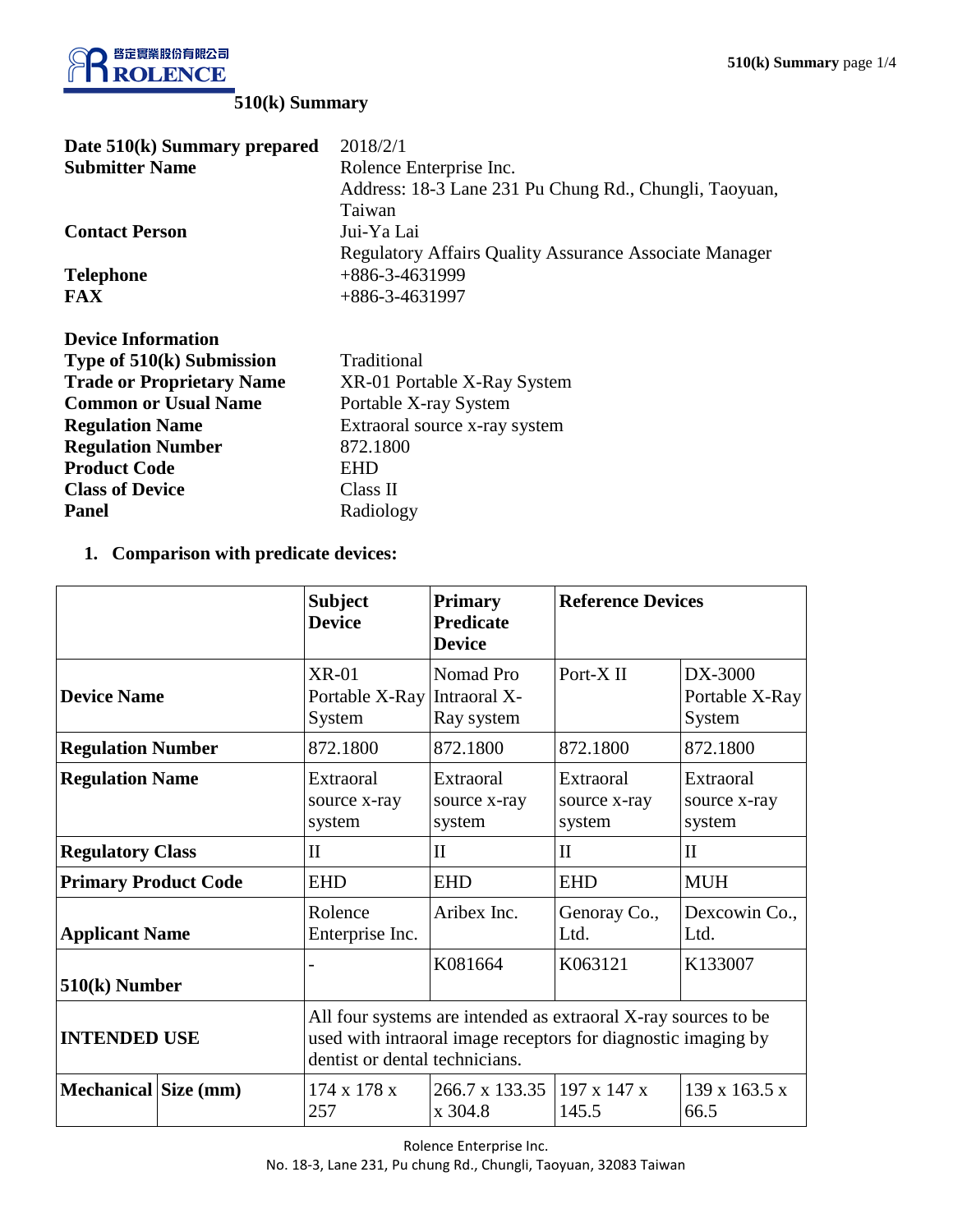# **REDERED BEERING** F

|                          | <b>Source to skin</b><br>distance             | 200 mm                                                                                                                                                                                                                                             | 210 mm                                                                                                                                                                                                                                                 | $100$ mm                                                                                                                                                                                                                  | $>100$ mm<br>(fixed by cone)                                                                                                                                                                                              |
|--------------------------|-----------------------------------------------|----------------------------------------------------------------------------------------------------------------------------------------------------------------------------------------------------------------------------------------------------|--------------------------------------------------------------------------------------------------------------------------------------------------------------------------------------------------------------------------------------------------------|---------------------------------------------------------------------------------------------------------------------------------------------------------------------------------------------------------------------------|---------------------------------------------------------------------------------------------------------------------------------------------------------------------------------------------------------------------------|
|                          | X-ray field Size                              | 60 mm round                                                                                                                                                                                                                                        | 60 mm round                                                                                                                                                                                                                                            | 70 mm round                                                                                                                                                                                                               | 50 mm round                                                                                                                                                                                                               |
|                          | <b>User Interface</b>                         | Up-down<br>buttons for<br>exposure time<br>selection with<br>timer display.<br>Additionally,<br>several user-<br>selectable<br>preset times<br>with patient<br>size, image<br>receptor type<br>and tooth<br>selection icon<br>on control<br>panel. | Up-down<br>buttons for<br>exposure time<br>selection, with<br>timer display.<br>Additionally,<br>several user-<br>selectable<br>preset times<br>with patient<br>size, image<br>receptor<br>type, and tooth<br>selection<br>icons on an<br>LCD display. | Up-down<br>buttons for<br>exposure time<br>selection with<br>timer display.<br>Additionally,<br>several user-<br>selectable<br>preset times<br>with patient<br>size and tooth<br>selection icons<br>on an LCD<br>display. | Up-down<br>buttons for<br>exposure time<br>selection with<br>timer display.<br>Additionally,<br>several user-<br>selectable<br>preset times<br>with patient<br>size and tooth<br>selection icons<br>on an LCD<br>display. |
|                          | <b>Backscatter</b><br>radiation<br>protection | Available as<br>optional<br>accessory                                                                                                                                                                                                              | 171.45 mm<br>dia. Pb-filled<br>acrylic<br>plastic scatter<br>shield                                                                                                                                                                                    | None                                                                                                                                                                                                                      | Available as<br>optional<br>accessory                                                                                                                                                                                     |
|                          | <b>Exposure Switch</b>                        | Exposure<br>button at front<br>body                                                                                                                                                                                                                | Trigger on<br>Handset                                                                                                                                                                                                                                  | Exposure<br>button at x-ray<br>control panel                                                                                                                                                                              | Exposure<br>button at front<br>body                                                                                                                                                                                       |
|                          | <b>Tube head</b><br>mounting                  | Handheld or on Handheld<br>a tripod                                                                                                                                                                                                                |                                                                                                                                                                                                                                                        | Handheld or on<br>a tripod                                                                                                                                                                                                | Handheld                                                                                                                                                                                                                  |
| Electrical               | <b>Energy source</b>                          | Rechargeable<br>25.2 V DC<br>Lithium<br>Polymer<br>battery pack                                                                                                                                                                                    | Rechargeable<br>22.2 V DC<br>Lithium<br>Polymer<br>battery pack                                                                                                                                                                                        | Rechargeable<br>22.2 V DC<br>Lithium<br>Polymer<br>battery pack                                                                                                                                                           | Rechargeable<br>16.8 V DC<br>Lithium<br>Polymer<br>battery pack                                                                                                                                                           |
|                          | <b>Exposure time</b>                          | $0.01 - 2.00$<br>seconds in 0.01<br>steps                                                                                                                                                                                                          | $0.02 - 1.00$<br>seconds in 0.01<br>increments                                                                                                                                                                                                         | $0.01 - 2.0$<br>seconds in 46<br>steps                                                                                                                                                                                    | $0.05 - 1.35$<br>seconds in 0.01<br>steps                                                                                                                                                                                 |
|                          | mA                                            | 2 mA fixed                                                                                                                                                                                                                                         | 2.5 mA fixed                                                                                                                                                                                                                                           | 2 mA fixed                                                                                                                                                                                                                | $2 \text{ mA}$                                                                                                                                                                                                            |
|                          | kVp                                           | 60 kVp fixed                                                                                                                                                                                                                                       | 60 kVp fixed                                                                                                                                                                                                                                           | 60 kVp fixed                                                                                                                                                                                                              | $60$ kvp                                                                                                                                                                                                                  |
|                          | Waveform                                      | Constant<br>Potential (DC)                                                                                                                                                                                                                         | Constant<br>Potential (DC)                                                                                                                                                                                                                             | Constant<br>Potential (DC)                                                                                                                                                                                                | Constant<br>Potential (DC)                                                                                                                                                                                                |
|                          | <b>Duty Cycle</b>                             | 1:30                                                                                                                                                                                                                                               | 1:60                                                                                                                                                                                                                                                   | N/A                                                                                                                                                                                                                       | 1:60                                                                                                                                                                                                                      |
| <b>Applied Standards</b> |                                               | IEC 60601-1,                                                                                                                                                                                                                                       | <b>IEC/EN</b>                                                                                                                                                                                                                                          | <b>UL/IEC</b>                                                                                                                                                                                                             | <b>21 CFR</b>                                                                                                                                                                                                             |

Rolence Enterprise Inc.

No. 18-3, Lane 231, Pu chung Rd., Chungli, Taoyuan, 32083 Taiwan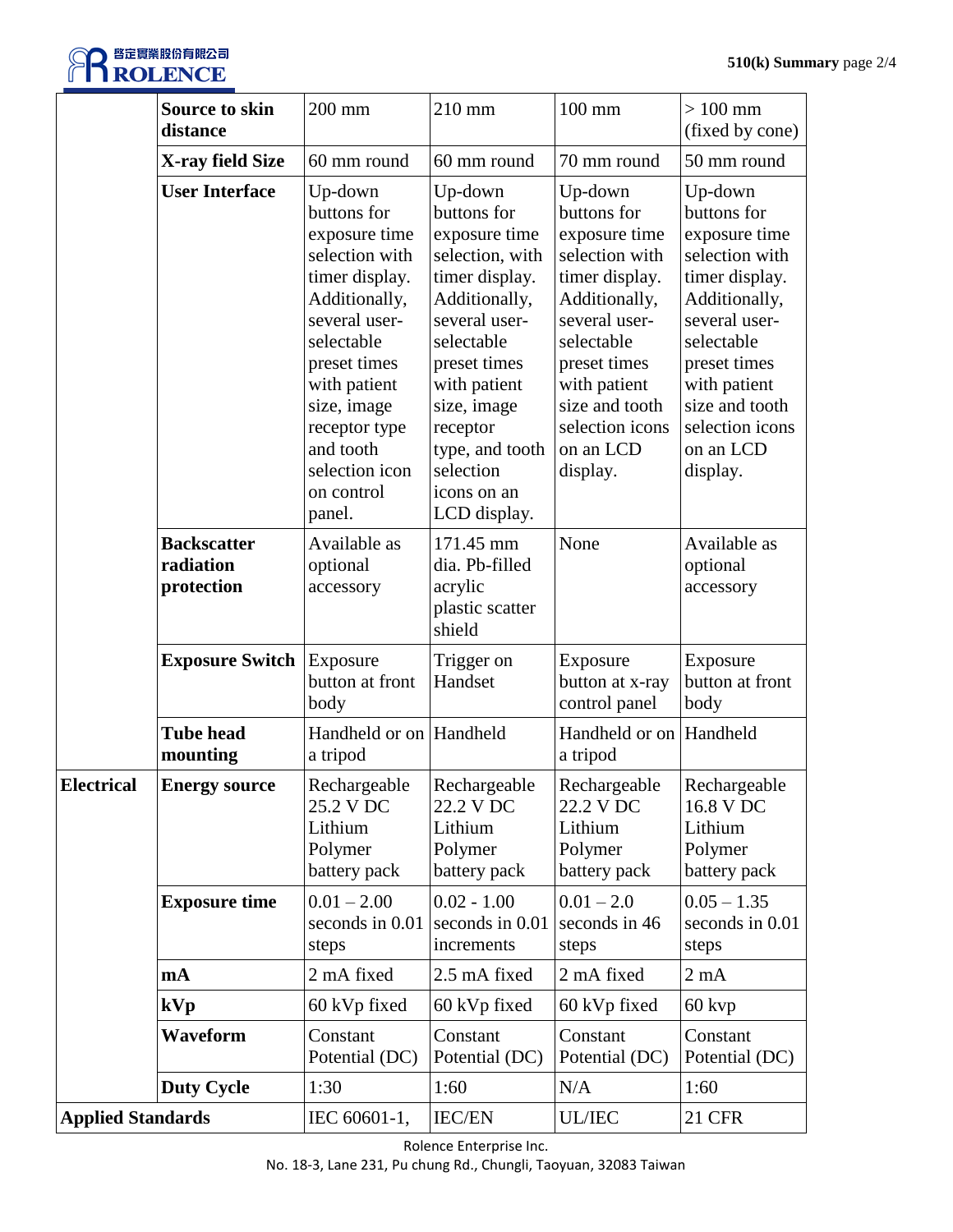

| EN $60601 - 1 - 2$ ,<br>IEC 60601-1-<br>3,<br>IEC 60601-2-<br>65,<br>IEC 62133<br><b>21 CFR</b><br>1020.30,<br><b>21 CFR</b> | $60601 - 1$ ,<br>IEC 60601-1-<br>3, IEC 60601-<br>2-7, 21 CFR<br>1020.30,<br><b>21 CFR</b><br>1020.31 | $60601 - 1$ ,<br>EN 60601-1-2, IEC 60601-1-2 21 CFR<br>IEC 60601-2-<br><b>21 CFR</b><br>1020.30,<br><b>21 CFR</b><br>1020.31 | 1020.30,<br>1020.31 |
|------------------------------------------------------------------------------------------------------------------------------|-------------------------------------------------------------------------------------------------------|------------------------------------------------------------------------------------------------------------------------------|---------------------|
| 1020.31                                                                                                                      |                                                                                                       |                                                                                                                              |                     |

### **Device Description**

XR-01, a portable X-ray system is mainly designed for dental diagnosis via X-ray exposure with intraoral image receptors, supplied with 25.2 V DC rechargeable Li-ion polymer battery. The portable X-ray system consist of an x-ray generator with an x-ray tube, device controller, beam limiting device, AC-DC power supply, charging unit and optional back scatter shield.

### **Indication for Use**

The XR-01 Portable X-Ray System is intended to be used by trained dentists and dental technicians as an extraoral x-ray source for producing diagnostic x-ray images using intraoral image receptors. Its use is intended for both adult and child subjects.

#### **Performance Testing**

Subject device XR-01 complies with safety and performance standards which are in accordance with 21 CFR 1020.30 and 31. Performance test validate that accuracy, reproducibility, deviation and linearity of technical factors such as tube voltage, tube current and exposure time is meet the criteria. Safety tests in terms of HVL, leakage, x-ray field size meet Federal standard requirements.

#### **Standards and Guidance Documents**

#### **Electrical Safety and EMC Standards**

- $\bullet$  IEC 60601-1:2005 (Third Edition) + CORR. 1:2006 + CORR. 2:2007 + A1:2012
- $\bullet$  EN 60601-1-2:2015
- $\bullet$  IEC 60601-1-3:2008 (Second Edition) + A1:2013 for use in conjunction with IEC 60601-1:2005 (Third Edition)  $+$  A1:2012
- $\bullet$  IEC 60601-1-6:2010 (Third Edition) + A1:2013
- IEC 60601-2-65:2012 (First Edition) for use in conjunction with IEC 60601-1:2005 (Third edition)

#### **Battery Safety Standards**

IEC 62133:2012 (Second Edition)

#### **Usability Standards**

IEC 62366: 2007 (First Edition) + A1: 2014

#### **Radiation Control**

- 21 CFR 1020.30
- 21 CFR 1020.31